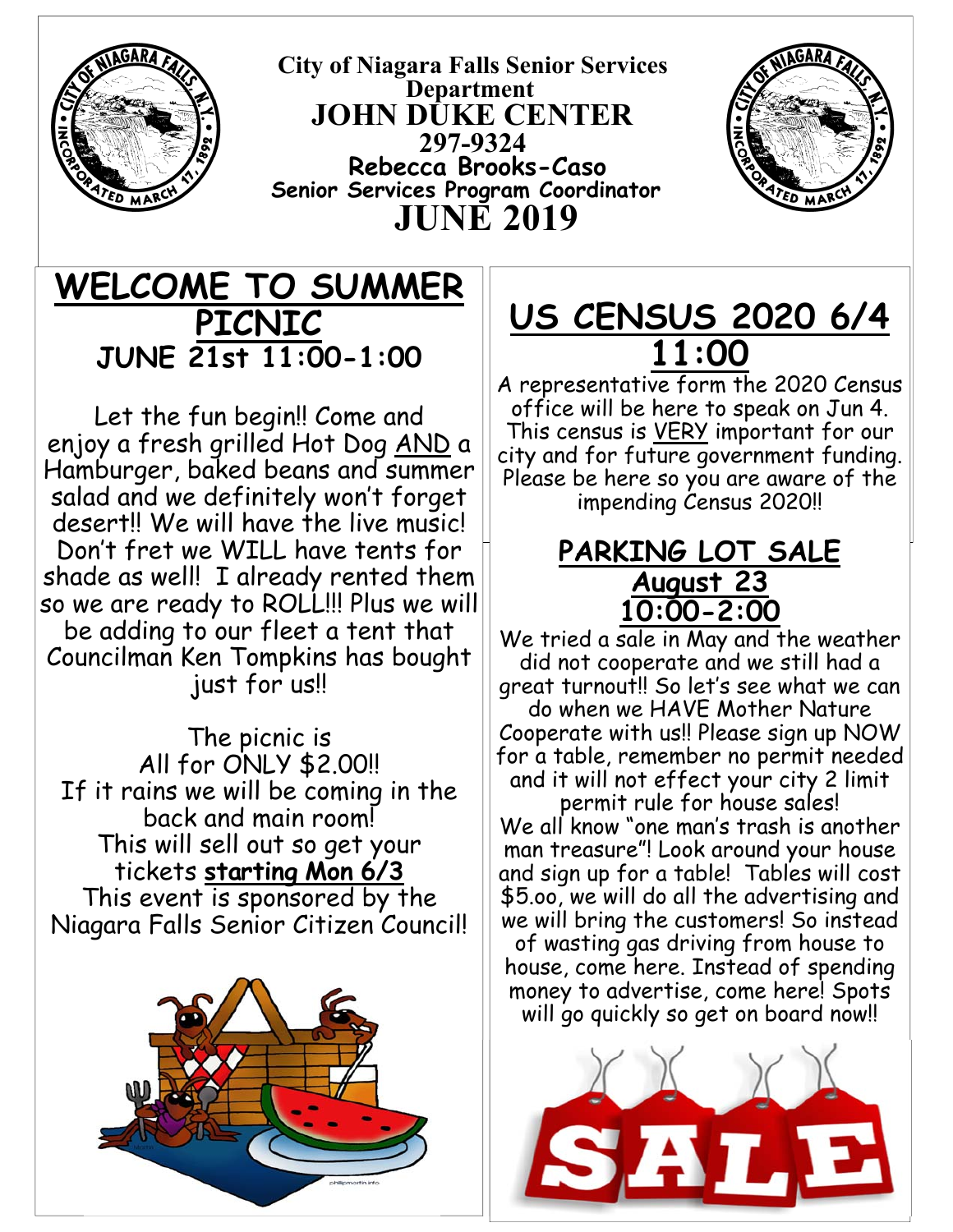# *THE GOAL OF A LONG LIFE IS ACHIEVED BY PEER INTERACTION!!*

Please stop staying home!! Please come in and hang around with us!! Please come in and meet old friends and make new ones!! Please come in find out about all our groups, free programs, assistance!! So PLEASE, PLEASE, PLEASE!!

# **OFFICE OF AGING 6/5 11:00am**

Maggie from the OFA will be here to go over some of their programs. Make sure you know what's out there that may help you!

### **SUMMER PLANS**

Just a quick update to let you all know what's up with Department of senior Services this summer!

We WILL have a welcome to summer and goodbye summer picnic. Keep an eye out for the presale tickets! I WILL get the market Coupons, I don't have an exact date of when they will be here but it should be near the END of JULY!! We also STILL have the Bocce courts and the equipment right in the back yard. Anyone interested in playing just let me know, they are being manicured in June! Want to use the pavilion in the backyard for a Senior group picnic? It's free so get your group on the calendar, it books up every year! This year we will have fishing days and walking days on Fridays, the city of Niagara Falls is LUCKY to have this beautiful park, so we WILL use it!! All dates for upcoming events will be in the calendars, keep an eye out!

# **FREE SENIOR CITIZEN ID ID production Wednesday and Thursdays 9-1**

The John Duke Center will be giving

official center ID with the application of updated emergency form. The ID will contain, name, DOB, emergency Notification and your picture. Don't miss out on any more discounts, don't stand in line at the DMV! <u>Simply fill out ID registration form</u> and the ID is free and will be given to you immediately! ID's will be processed Wed and Thurs 9am-1pm

# **EAT WELL, STAY WELL LUNCH PROGRAM**

Our site director Phyllis is welcoming and loves to do special things for all her participants. The lunch is a FULL balanced, nutritionally sound and diabetic meals are available on request all for a DONATION of only \$3.25. There is no reason not to give this a try!! Come with a friend, come alone, JUST COME!!!

# **THANK YOU**

# **To Councilman Ken Tompkins!!**

For the donation of an outdoor tent to enjoy at our picnic and events!!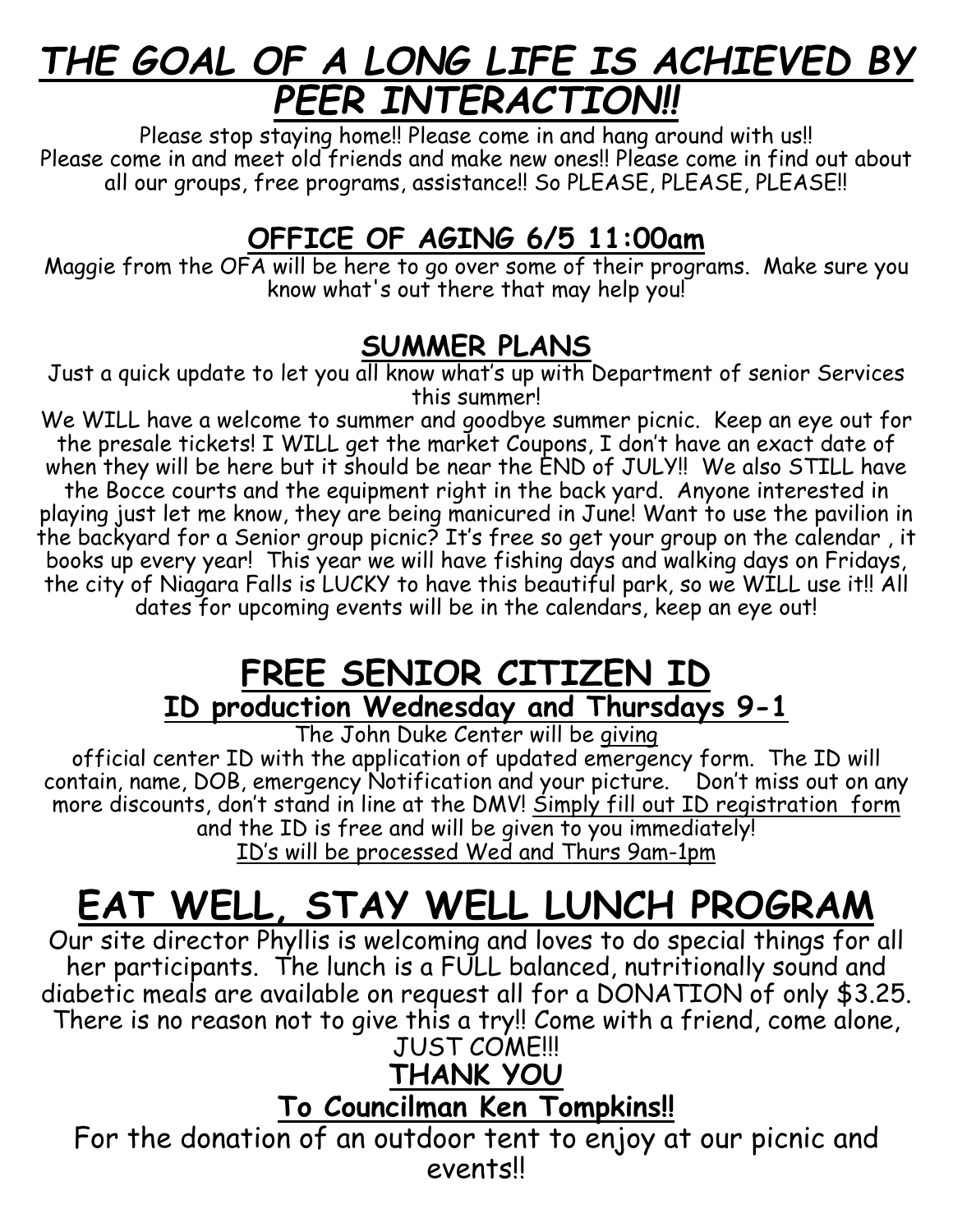### **ALL OF OUR GROUPS LISTED ARE OPEN FOR JOINING**  *MONDAY'S*

#### **BINGO**

Every Monday at 10:30am. Come and join Norm, our bingo caller and lots of friends for \$\$ jackpots!

#### **ROSARY SENIORS**

Will meet on the second and fourth Monday at 1:00. Always accepting new members.

#### **CROCHET and KNITTING**

Come and learn or just chat and crochet along. Monday's 1:00. What a group! Come learn, laugh and make lifelong friends.

# *TUESDAY'S(CHECK DATE!)*

#### **SILVER SNEAKERS 10:00**

MARIE IS HERE and SHE'S AMAZING!!! CMON AND GET HEALTHY! This class is LARGE and all we need is your insurance card, it is part of the MEDICARE benefit! This exercise is ALL levels. Marie caters to all abilities!

**IF YOU ARE NEW OR DISABLED, YOU ARE WELCOME TO BRING AN AID TO HELP, THEY WILL NOT BE CHARGED TO HELP YOU**!

# *WEDNESDAY'S*

### **LINE DANCING**

Every 10:00am

Super fun! Come and try out! Only \$2.00 Show off your new skills at the next dance! This is another growing class. Even of you have two left feet these girls can help you Thank you to our new teacher Carolyn!

#### **Product Bingo / Quarter Bingo**

10:30 we play both FREE product and quarter a card for \$\$\$ jackpots! Thank you to Carolyn for being our Bingo Caller!!

### *WEDNESDAY'S*  **EUCHRE**

Euchre is played 1:00 pm, Wednesday & Fridays at the Duke Center. New players are welcome.

### **LEBANON SENIORS**

Will meet here on the second Wednesday at 1:00. For more information please contact 297-6310 for more information.

### **REUNITED**

Meet on First and Third from  $1:30$  to 3:30. What a fun nice group of people, come in and check them out!

# **THURSDAY'S**

#### **RAINBOW COMPUTER CLUB**

Will be starting up again in April with an afternoon time!! Please stay tuned for an opportunity to sharpen your skills or LEARN new ones!!

### **OPEN BILLIARDS**

Our pool tables are WELL put to use especially on THE FOURTH Thursday night. If you are interested in shooting a game, c'mon down and join in. IT'S FREE*!* 

#### **SILVER SNEAKERS**

Come and exercise at 10:00 am with our fabulous Marie!

#### **PICKLEBALL**

The group will play every Thursday from  $1 - 3:30.$ 

#### **YOUNG AT HEART**

The Young at Heart Senior Citizen Group This group will meet on First and Third Thursday at 1:00.

#### **CAREGIVER SUPPORT GROUP 4th Thurs 11:00**

Are you interested in talking and learning tricks of the trade? We had a group here and the focus was not what some are looking for. Becky will be running this group with a background in Human services and Counseling as well as a former caregiver there are plenty of things we can find to talk about and help you in your plight of taking care of a loved one. It's free coffee and an hour with Becky!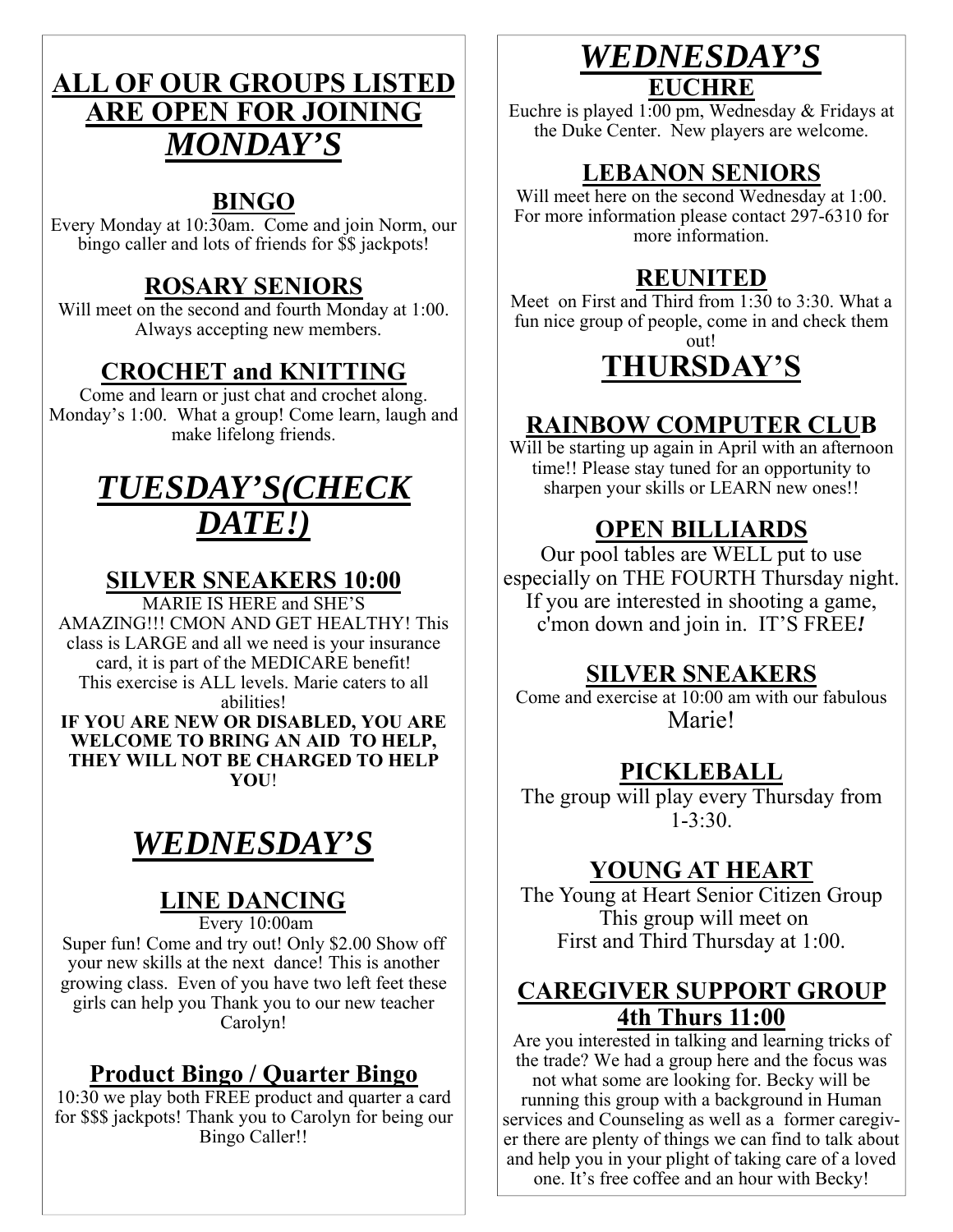# *THURSDAY'S*

#### **PINOCHLE CLUB**

This Club plays on Thursdays at 12:30 pm New players are always welcome

#### **Ladies of the CRISTOFORO COLUMBO**

4th Thursday 6:30-8:30 Ladies of Christopher Columbo

# *FRIDAY'S*

### **MAHJONG**

9:00 am Fridays at the Duke Center There is NO instruction MUST be experienced WITH your own supplies!.

### **ZUMBA/ CHAIR YOGA**

Aerobic exercise, which puts a smile on your face and a bounce in your step! Come and try Zumba with Marie at 10am!!

#### **GRANDPARENTS' SUPPORT GROUP**

First and Third Friday of the month 10:30am.

### **LEARN CROCHET**

Phyllis Vekich teaching basics & advanced and pattern reading!! EVERY Friday 1:00

#### **ECHOTA SENIORS**

The Echota Seniors will meet on 4th Friday at 1:00 PM.

#### **EUCHRE**

Euchre is played 1:00pm, Wednesday & Fridays We need more card players!!!

# **SPECIAL PROGRAMS**

### **CONGRESS ON THE CORNER**

If you have a concern or issue you would like to talk with the Congressman's office about, a REP is here each month to hear your concerns. Second Tuesday of the month

#### **NIAGARA COUNTY OFFICE OF THE AGING ATTORNEY**

Gary Billingsley will be here on the FOURTH Tuesday at 9:30. You *MUST* be placed on his appointment schedule. He will see clients on a first come first serve basis by signing in at the center on that morning at 9:30!

#### **FOOD STAMPS**

NIACAP will be here the fourth Tuesday of the month at 9:30 to assist you in applying for food stamps. Take advantage of this, if you apply and qualify you automatically receive HEAP!

### **BIRTHDAYS!**

 Thank you to Phyllis for taking on the task. Birthdays will be the LAST THURSDAY or every month at 11:30.

### **AARP DRIVING**

Mr. West the AARP Instructor will be conducting classes at both locations. Please call Duke or LaSalle for reservations in this cost saving class.

#### **Blood pressure**

Muriel will not be able to be here for an extended period of time. If you know anyone who has a nursing background and would like to take blood pressures please let us know!

> **DUKE CENTER HOURS MON, TUE, WED, THUR, FRI 8:30-3:30 FOURTH THUR 8:30-8:30 LaSalle 7:00am-3:00pm**